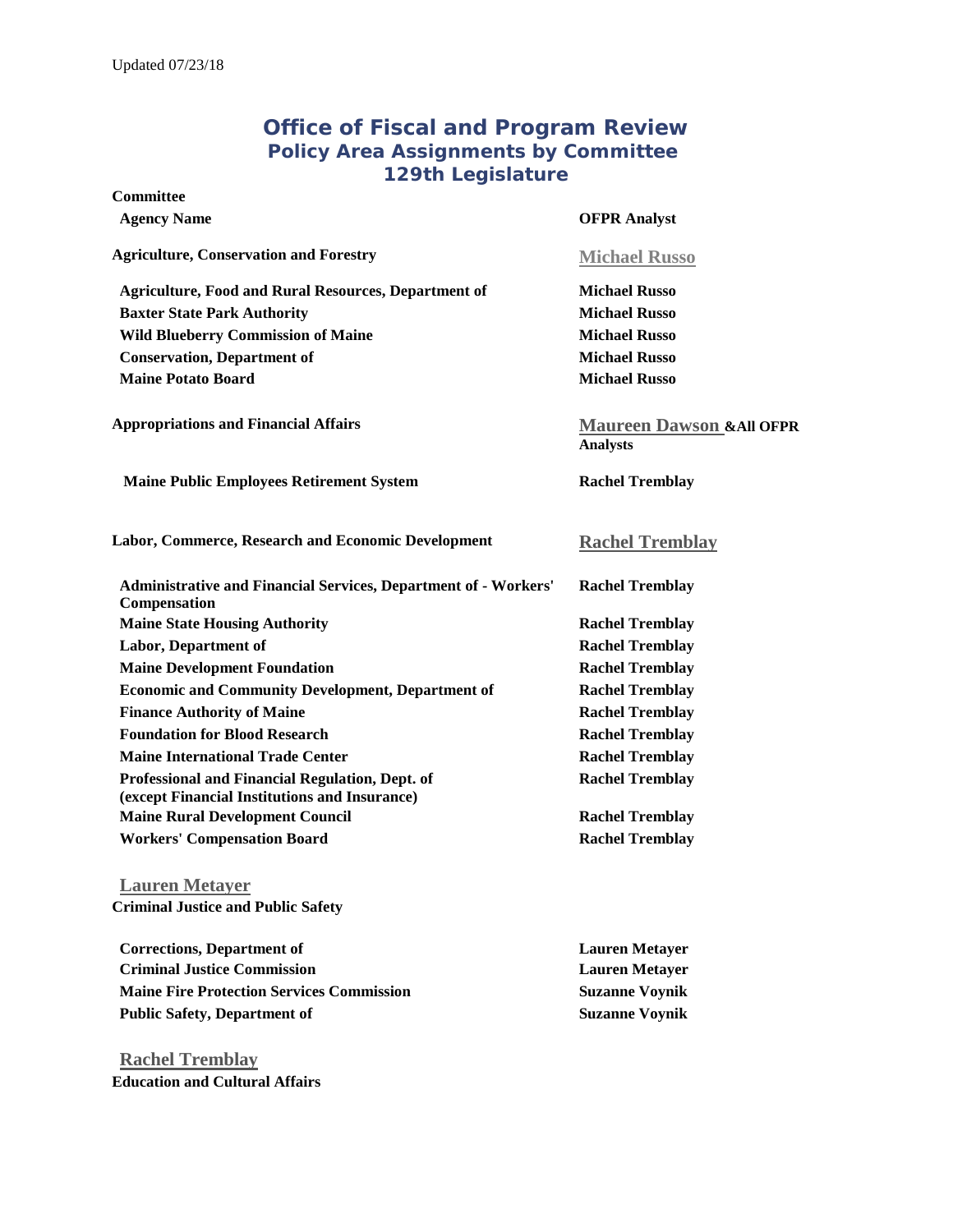| <b>Maine Arts Commission</b>                                                                                 | <b>Rachel Tremblay</b>              |                    |
|--------------------------------------------------------------------------------------------------------------|-------------------------------------|--------------------|
| <b>State Board of Education</b>                                                                              | <b>Rachel Tremblay</b>              |                    |
| <b>Education, Department of</b>                                                                              | <b>Rachel Tremblay</b>              |                    |
| <b>Maine Committee for Global and Geographic Education</b>                                                   | <b>Rachel Tremblay</b>              |                    |
| The Maine Educational Center for the Deaf and Hard of Hearing<br>(MECDHH Governor Baxter School for the Deaf | <b>Rachel Tremblay</b>              |                    |
| <b>Maine State Cultural Affairs Council</b>                                                                  | <b>Rachel Tremblay</b>              |                    |
| <b>Maine Historic Preservation Commission</b>                                                                | <b>Rachel Tremblay</b>              |                    |
| <b>Maine Historical Society</b>                                                                              | <b>Rachel Tremblay</b>              |                    |
| <b>Maine Humanities Council</b>                                                                              | <b>Rachel Tremblay</b>              |                    |
| <b>Maine State Library</b>                                                                                   | <b>Rachel Tremblay</b>              |                    |
| <b>Maine Maritime Academy</b>                                                                                | <b>Rachel Tremblay</b>              |                    |
| <b>Maine State Museum</b>                                                                                    | <b>Rachel Tremblay</b>              |                    |
| <b>Maine Public Broadcasting Corporation</b>                                                                 | <b>Rachel Tremblay</b>              |                    |
| <b>Maine Community College System</b>                                                                        | <b>Rachel Tremblay</b>              |                    |
| <b>University of Maine System</b>                                                                            | <b>Rachel Tremblay</b>              |                    |
| <b>Michael Russo</b>                                                                                         |                                     |                    |
| <b>Environment and Natural Resources</b>                                                                     |                                     |                    |
| <b>Environmental Protection, Department of</b>                                                               | <b>Michael Russo</b>                |                    |
| <b>New England Interstate Water Pollution Control Commission</b>                                             | <b>Michael Russo</b>                |                    |
| <b>Saco River Corridor Commission</b>                                                                        | <b>Michael Russo</b>                |                    |
| <b>St. Croix International Waterway Commission</b>                                                           | <b>Michael Russo</b>                |                    |
| <b>Luke Lazure</b>                                                                                           |                                     |                    |
|                                                                                                              | <b>Health and Human Services,</b>   | <b>Luke Lazure</b> |
| <b>Health and Human Services</b>                                                                             | <b>Department of (formerly BDS)</b> |                    |
| <b>Maine Children's Trust</b>                                                                                | <b>Luke Lazure</b>                  |                    |
| <b>Dirigo Health</b>                                                                                         | <b>Luke Lazure</b>                  |                    |
| <b>Disability Rights Center (formerly Maine Advocacy Services)</b>                                           | <b>Luke Lazure</b>                  |                    |
| <b>Maine Health Data Organization</b>                                                                        | <b>Luke Lazure</b>                  |                    |
| <b>Maine Hospice Council</b>                                                                                 | <b>Luke Lazure</b>                  |                    |
| Human Services, Department of (formerly DHS)                                                                 | <b>Luke Lazure</b>                  |                    |
| <b>Fund for a Healthy Maine</b>                                                                              | <b>Luke Lazure</b>                  |                    |
|                                                                                                              |                                     |                    |
| <b>Michael Russo</b>                                                                                         |                                     |                    |
| <b>Inland Fisheries and Wildlife</b>                                                                         |                                     |                    |
| <b>Atlantic Salmon Commission</b>                                                                            | <b>Michael Russo</b>                |                    |
| <b>Inland Fisheries and Wildlife, Department of</b>                                                          | <b>Michael Russo</b>                |                    |
| <b>St. Croix International Waterway Commission</b>                                                           | <b>Michael Russo</b>                |                    |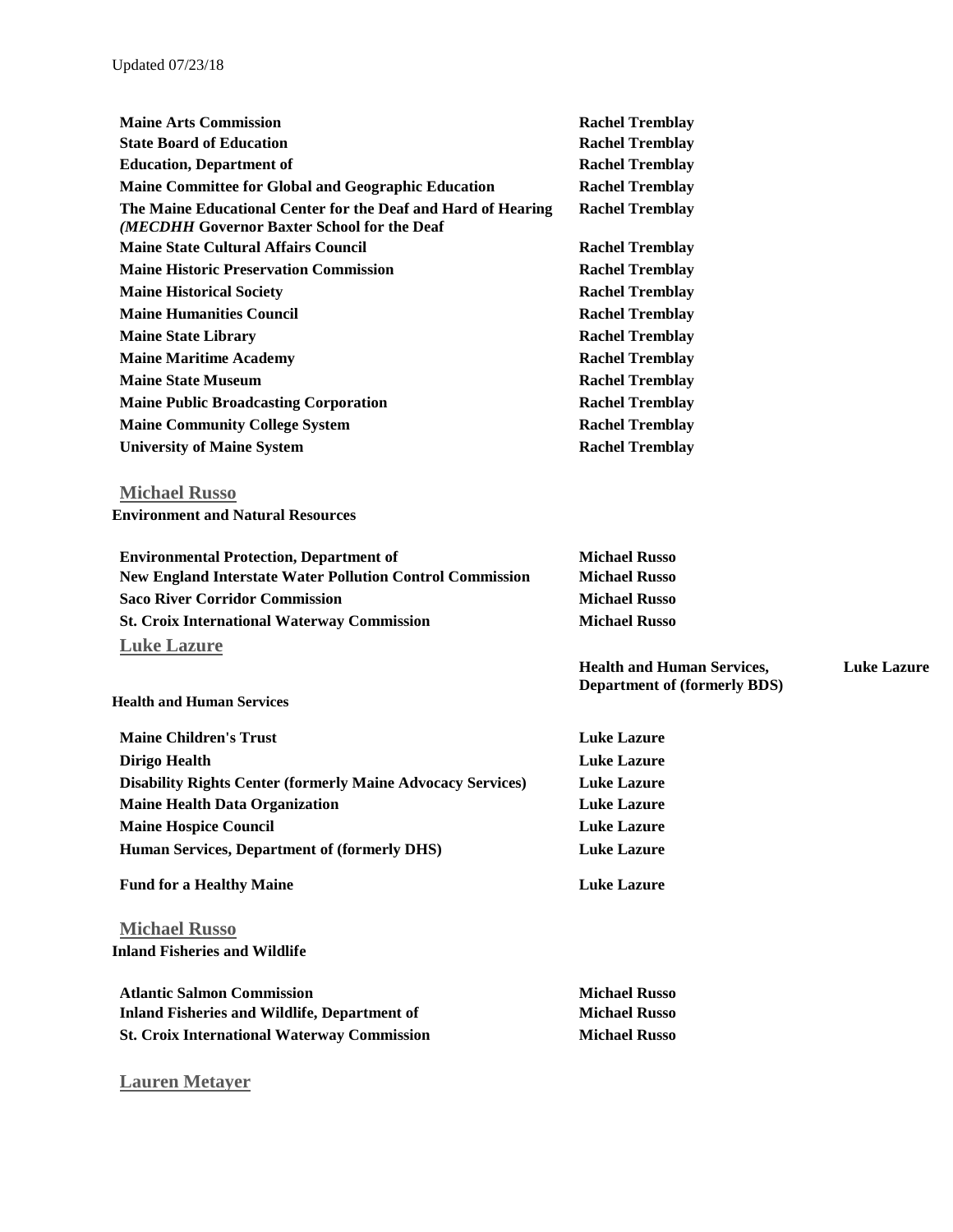## Updated 07/23/18

#### **Insurance and Financial Services**

| <b>Administrative and Financial Services, Department of - Health</b><br><b>Insurance</b>         | <b>Lauren Metayer</b>    |
|--------------------------------------------------------------------------------------------------|--------------------------|
| <b>Fund Insurance Review Board</b>                                                               | <b>Lauren Metayer</b>    |
| Professional and Financial Regulation, Bureaus of Financial<br><b>Institutions and Insurance</b> | <b>Lauren Metayer</b>    |
| <b>Lauren Metayer</b>                                                                            |                          |
| <b>Judiciary</b>                                                                                 |                          |
| <b>Attorney General, Department of the</b>                                                       | <b>Lauren Metayer</b>    |
| <b>Maine Human Rights Commission</b>                                                             | <b>Lauren Metayer</b>    |
| <b>Maine Indian Tribal - State Commission</b>                                                    | <b>Lauren Metayer</b>    |
| <b>Judicial Department</b>                                                                       | <b>Lauren Metayer</b>    |
| <b>Pine Tree Legal Assistance</b>                                                                | <b>Lauren Metayer</b>    |
| <b>Michael Russo</b>                                                                             |                          |
| <b>Marine Resources</b>                                                                          |                          |
| <b>Atlantic State Marine Fisheries Commission</b>                                                | <b>Michael Russo</b>     |
| <b>Downeast Institute for Applied Marine Research and Education</b>                              | <b>Rachel Tremblay</b>   |
| <b>Lobster Promotion Council</b>                                                                 | <b>Michael Russo</b>     |
| <b>Marine Resources, Department of</b>                                                           | <b>Michael Russo</b>     |
| <b>Lauren Metayer</b>                                                                            |                          |
| <b>State and Local Government</b>                                                                |                          |
| <b>Admin. and Financial Services, Department of</b><br>(except Workers' Comp)                    | <b>Lauren Metayer</b>    |
| <b>Audit, Department of</b>                                                                      | <b>Lauren Metayer</b>    |
| <b>Executive Department - Governor's Office and Blaine House</b>                                 | <b>Lauren Metayer</b>    |
| <b>Executive Department - Office of Policy and Management</b>                                    | <b>Lauren Metayer</b>    |
| <b>Maine Municipal Bond Bank</b>                                                                 | <b>Suzanne Voynik</b>    |
| <b>Treasurer of State, Office of the</b>                                                         | <b>Suzanne Voynik</b>    |
| <b>Law and Legislative Reference Library</b>                                                     | <b>Christopher Nolan</b> |

| Legislature                                                       | <b>Christopher Nolan</b> |
|-------------------------------------------------------------------|--------------------------|
| <b>Local and County Government</b>                                | <b>Lauren Metaver</b>    |
| <b>Office of Program Evaluation and Government Accountability</b> | <b>Christopher Nolan</b> |
| <b>Reserve Fund for State House Preservation and Maintenance</b>  | <b>Christopher Nolan</b> |

# **[Suzanne Voynik](mailto:suzanne.voynik@legislature.maine.gov)**

| Taxation                                   | <b>Admin. and Financial Services,</b><br><b>Department of - Tax Programs</b> | <b>Suzanne Voynik</b> |
|--------------------------------------------|------------------------------------------------------------------------------|-----------------------|
| <b>Property Tax Review, State Board of</b> | <b>Suzanne Voynik</b>                                                        |                       |